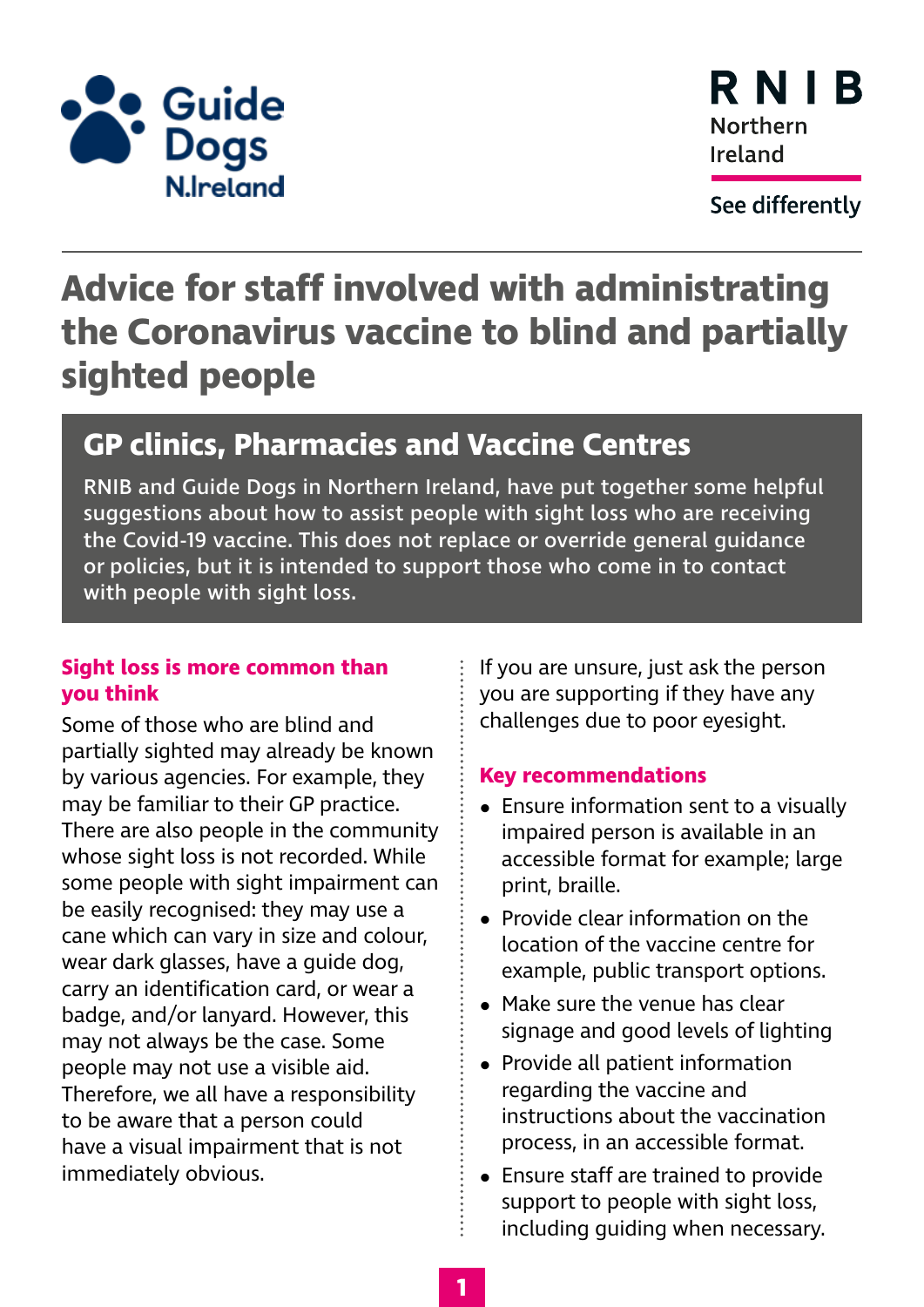#### **Providing information in the correct format**

If you are providing written information, ask the vision impaired person what format they would like this information provided in; large print, braille, audio, email. The following transcription services can help and are still operating during the pandemic:

- **•** [Ecom](http://www.ecomdda.com/) (**[http://www.e](http://www.e-comcommunications.co.uk)[comcommunications.co.uk](http://www.e-comcommunications.co.uk)**)
- **•** [a2i](http://www.a2i.co.uk/) (**<https://a2i.co.uk>**)

Other transcription companies are available and many of these are listed at [UKAAF](https://www.ukaaf.org/partners/) (**[www.ukaaf.org/partners/](https://www.ukaaf.org/partners/)**)

# **Information about the location of the vaccine centre**

The following information will help someone with sight loss when planning their visit to the centre:

- **•** To reduce the risk of transmission of COVID-19, individuals will travel, if possible, by private transport. However, for some people living with sight loss this is not an option. In such cases information on public transport options closest to the centre will be of use. (appointments after 9.30am are likely to be preferred).
- **•** Information about your location and accessible entrance points (can someone be met outside the venue by a staff member?).
- **•** What to expect when arriving at the vaccination venue.
- **•** Staff should be aware that many visitors will have conditions or disabilities that mean they may need further support when at the centre, and that all centres have a duty to make reasonable adjustments for people with disabilities.
- **•** Brief staff on the different types of [assistance dogs](https://www.bbc.co.uk/news/blogs-ouch-28195268) to expect and [different mobility canes.](https://www.rnib.org.uk/cane-explained)
- **•** Any issues relating to access for someone accompanied by their guide dog should be discussed with the guide dog owner and any reasonable adjustment requirements should be followed.

## **Providing assistance at the vaccine centre**

The most important point to remember is to use clear verbal communication:

- **•** Identify yourself always introduce yourself and inform the person of your name and job title.
- **•** Always ask the person if they would like any assistance or help.
- **•** Ask them what their name is.
- **•** Continue to use normal body language. This will positively affect the tone of your voice and provide extra information to the person who is vision impaired.
- **•** Don't be afraid to use everyday language.
- **•** Never channel conversation through a third person. Always speak directly to the vision impaired person.
- **•** When verbally guiding a person, ask them if they would like you to walk ahead of them, behind or on their left or right (2 metres distance). Their preference may allow them to use any remaining vision.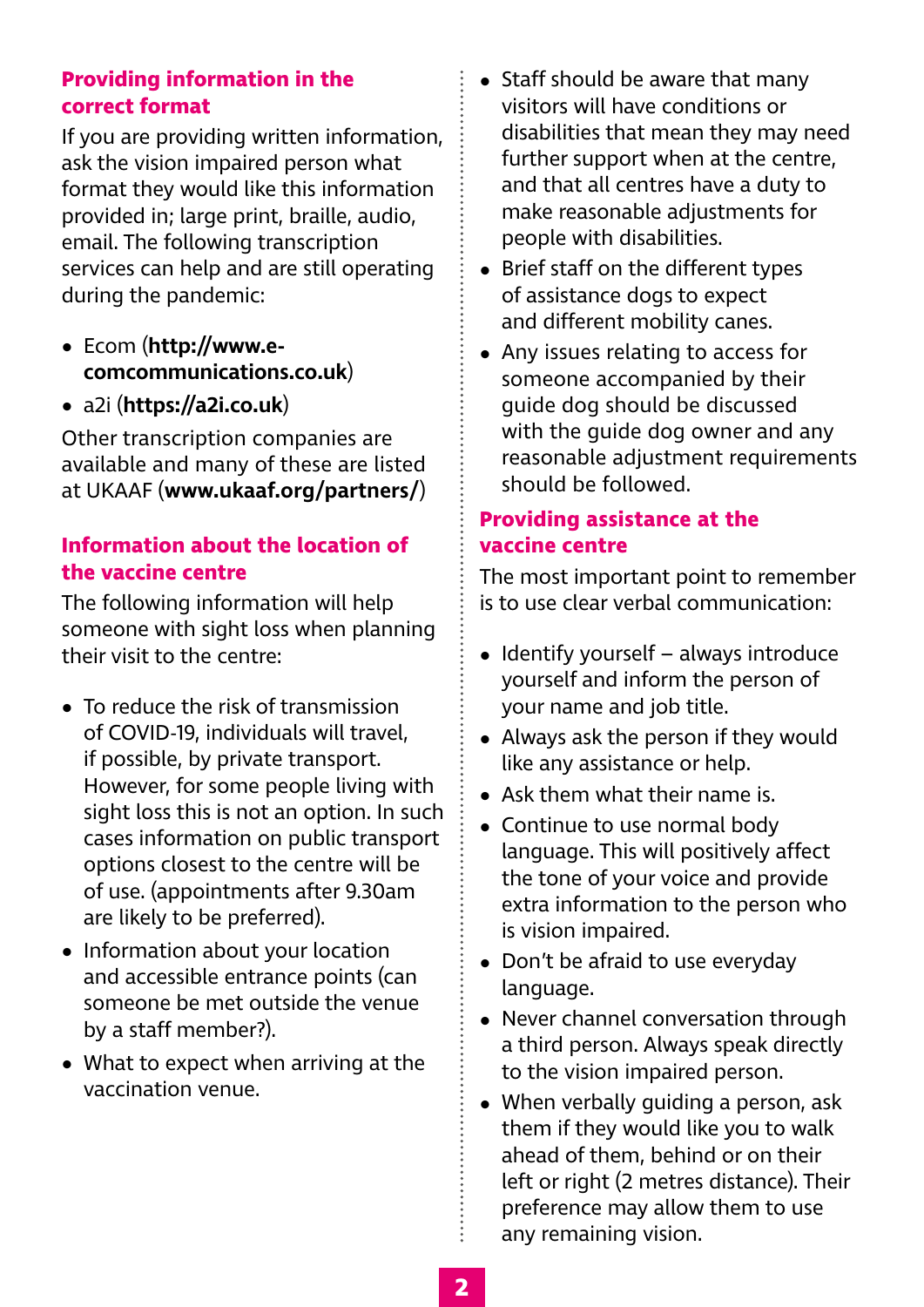- **•** Provide clear instructions when describing a route or when you would like the person to change direction e.g. Left and Right.
- **•** You may wish to use the 'clock face technique' when describing the environment in front of the person, for example, 'directly in front of you at 12 o'clock is the main entrance, to your right at 3 o'clock is a table. On your left at 9 o'clock is the toilet door'.
- **•** Let the person know before you carry out any procedure that involves physical contact, for example, 'I'm going to touch your left arm' or 'I need you to roll up your left sleeve', 'Can I help you with that?'.
- **•** It is important to make someone with sight loss aware of the environment they are in. Particularly when discussing personal information or administering any medical procedure, particularly in an open area where other people are present.
- **•** When walking always let the person know about differences in the floor surface, such as steps, and any changes in surface such as moving from tiles to a carpeted area.
- **•** Inform the person of any obstacles near them that could be trip hazards or that they could accidentally bump into, for example, furniture.
- **•** Remember that social distancing is almost impossible for blind and partially sighted people. They are likely to struggle with queuing systems, locating hand sanitising stations and designated seating areas and recognising and responding to floor indicators, temporary barriers and signage.
- **•** Never leave a conversation with a person without saying so. It's really important that they know when you have left them and that they know what to do next once you have gone.
- **•** If the individual is required to wait in the venue for a period after their vaccination in case of an adverse reaction, please ensure that they are assisted to locate any waiting area or suitable seating.
- **•** Remember to alert them when this waiting period has ended and assist them to leave, if necessary. This is particularly important if their route of exit will differ from the route of entry.
- **•** Ensure that any instructions on next steps and/or aftercare, are in an accessible format.
- **•** Finally, consider asking how the experience was for them or if there is anything that could have been done differently. If there is, this could not only benefit you, but also the next person with sight loss for whom you provide assistance.

For further information please see the **[Guidance](https://www.rnib.org.uk/sites/default/files/APDF_NI%20_Social_distancing_guidelines%20_2020.pdf)** (**[bit.ly/3aN9vOz](http://bit.ly/3aN9vOz)**) on social distancing developed by RNIB and Guide Dogs, in partnership with Public Health Agency, Health and Social Care Board and Health Trust Sensory Support Teams.